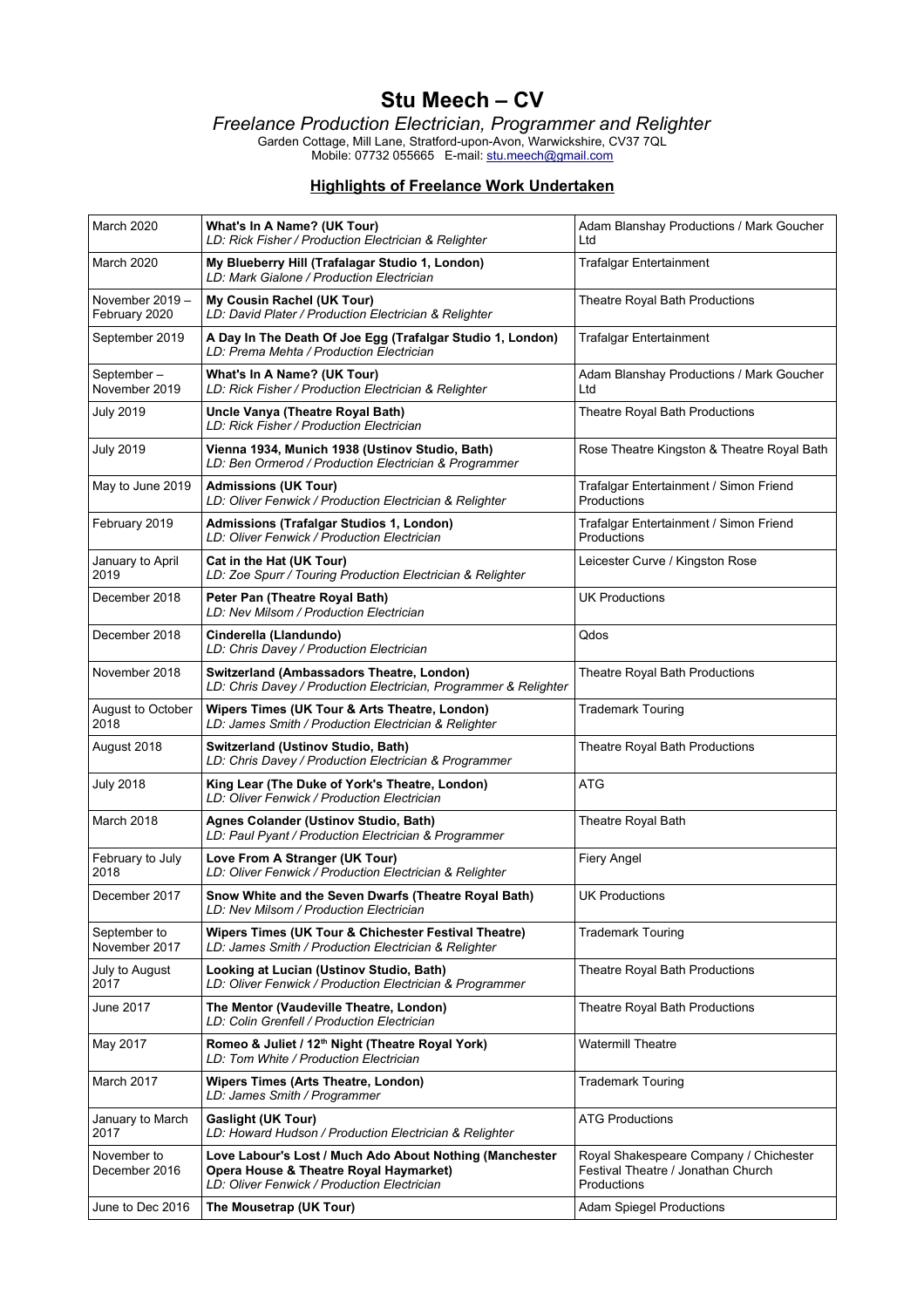|                               | Production Electrician & Relighter for certain dates                                                                          | (working for Starlite Electrics)                                    |
|-------------------------------|-------------------------------------------------------------------------------------------------------------------------------|---------------------------------------------------------------------|
| <b>July 2016</b>              | While The Sun Shines (Theatre Royal Bath)<br>LD: Nick Ritchings / Production Electrician & Programmer                         | Theatre Royal Bath Productions                                      |
| March to May<br>2016          | <b>Bad Jews (UK Tour)</b><br>LD: Richard Howell / Production Electrician & Relighter                                          | Theatre Royal Bath Productions                                      |
| March 2016                    | <b>Right Now (Bush Theatre, London)</b><br>LD: Oliver Fenwick / Production Electrician & Relighter                            | Traverse Theatre / Theatre Royal Bath / Bush<br>Theatre             |
| January to March<br>2016      | <b>Private Lives (UK Tour)</b><br>LD: Oliver Fenwick / Production Electrician, Programmer &<br>Relighter                      | <b>ATG Productions</b>                                              |
| December 2015                 | Jack and the Beanstalk (Theatre Royal Bath)<br>LD: Nev Milsom / Production Electrician                                        | UK Productions                                                      |
| September to<br>November 2015 | Importance of Being Earnest (UK Tour, 2015 Revival)<br>LD: Oliver Fenwick / Production Electrician, Programmer &<br>Relighter | <b>ATG Productions</b>                                              |
| June to October<br>2015       | The Mousetrap (UK Tour)<br>Production Electrician & Relighter for certain dates                                               | <b>Adam Spiegel Productions</b><br>(working for Starlite Electrics) |
| February to June<br>2015      | The King's Speech (UK Tour)<br>LD: Oliver Fenwick / Production Electrician & Relighter                                        | Mark Goucher Ltd                                                    |
| November to<br>December 2014  | The Mousetrap (UK Tour)<br>Production Electrician & Relighter for certain dates                                               | <b>Adam Spiegel Productions</b><br>(working for Starlite Electrics) |
| September to<br>October 2014  | Importance of Being Earnest (UK Tour)<br>LD: Oliver Fenwick / Production Electrician & Relighter                              | ATG Productions                                                     |
| July to August<br>2014        | Therese Raquin (Theatre Royal Bath & UK Tour)<br>LD: Oliver Fenwick / Production Electrician, Programmer &<br>Relighter       | Theatre Royal Bath Productions                                      |
| <b>July 2014</b>              | Kafta's Dick (Theatre Royal Bath)<br>LD: Jason Taylor / Production Electrician & Programmer                                   | Theatre Royal Bath Productions                                      |
| April to July 2014            | The Mousetrap (UK Tour)<br>Production Electrician & Relighter for certain dates                                               | <b>Adam Spiegel Productions</b><br>(working for Starlite Electrics) |
| February to May<br>2014       | <b>Brassed Off (UK Tour)</b><br>LD: Mark Howland / Production Electrician & Relighter                                         | <b>Touring Consortium</b>                                           |
| January to<br>February 2014   | Moon Tiger (UK Tour)<br>LD: Malcolm Rippeth / Production Electrician & Programmer                                             | Theatre Royal Bath Productions                                      |
| September to<br>November 2013 | <b>Mansfield Park (UK Tour)</b><br>LD: Matt Eagland / Production Electrician, Programmer &<br>Relighter                       | Theatre Royal Bury St Edmunds                                       |
| <b>July 2013</b>              | King Lear (Theatre Royal Bath)<br>LD: Oliver Fenwick / Production Electrician & Programmer                                    | <b>Theatre Royal Bath Productions</b>                               |
| <b>July 2013</b>              | <b>Candida (Theatre Royal Bath)</b><br>LD: Oliver Fenwick / Production Electrician & Programmer                               | Theatre Royal Bath Productions                                      |
| June 2013                     | Fences (Duchess Theatre, London)<br>LD: Jo Town / Production Electrician & Programmer                                         | <b>Theatre Royal Bath Productions</b>                               |
| February to April<br>2013     | Fences (UK Tour)<br>LD: Jo Town / Production Electrician, Relighter & Programmer                                              | Theatre Royal Bath Productions                                      |
| September to<br>November 2012 | Good Grief (UK Tour)<br>LD: Tim Mascall / Production Electrician, Programmer & Relighter                                      | Theatre Royal Bath Productions                                      |

## **Previous Employment**

| January 2007 - February 2013 | <b>Theatre Royal Bath</b><br>Deputy Chief Electrician (2010 - 2013) / Assistant Electrician (2007 - 2010)      |
|------------------------------|----------------------------------------------------------------------------------------------------------------|
| January 2003 - January 2007  | Lighthouse, Poole's Centre For The Arts<br>Lighting Technician (2004 – 2007) / Casual Technician (2003 – 2004) |
| December 2002 - July 2003    | <b>Bournemouth Pavilion &amp; Bournemouth International Centre</b><br>Casual Technician                        |
|                              | <b>Education</b>                                                                                               |

| September 1995 - August 2002 | St Peter's School, Bournemouth                                            |  |
|------------------------------|---------------------------------------------------------------------------|--|
|                              | 1 A Level (grade C) and 1 AS Level (grade D).                             |  |
|                              | 10 GCSEs graded $B - D$ , English, Maths and Science all at grade B or C. |  |